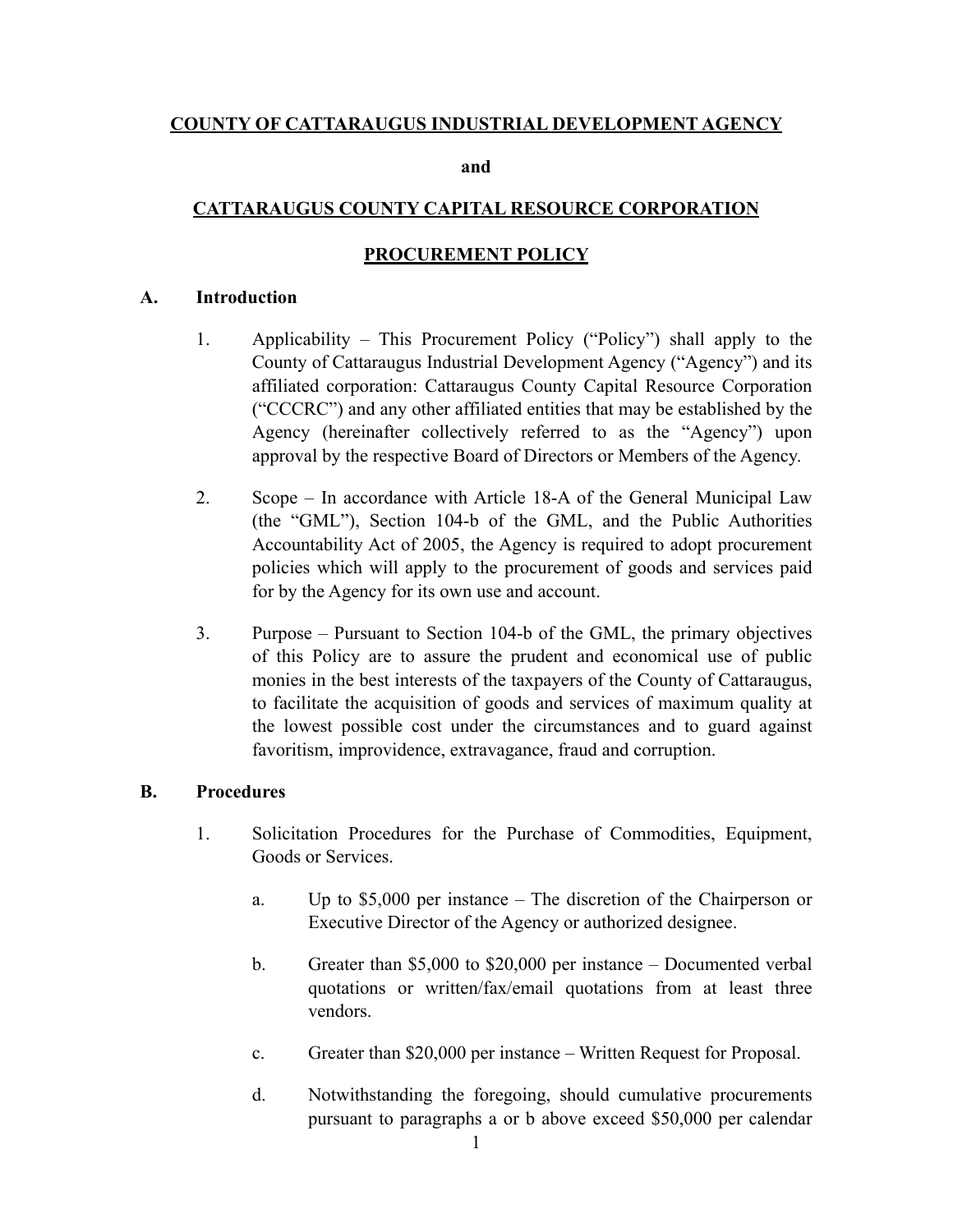year for a single vendor, the Agency shall be required to prepare a Written Request for Proposal for such procurements.

- 2. Exceptions. Alternative proposals or quotations shall not be required for procurements made through or with respect to:
	- a. New York State or Cattaraugus County Contracts when the Agency is able to procure commodities, equipment, goods or services through New York State or Cattaraugus County contracts, it is unnecessary to obtain quotations or bids;
	- b. State Finance Law Section 175-b (from agencies for the blind or severely handicapped);
	- c. Correction Law Section 186 (articles manufactured in correctional institutions);
	- d. Emergency Procurements as also described in Section E(2), below, an emergency exists if the delay caused by soliciting quotes would endanger health, welfare, property or an economic development opportunity. Approval of the Executive Director is necessary, which shall be documented and shall also include a description of the facts giving rise to the emergency.
	- e. Sole Source Procurements A "sole source" means a situation where (i) there is only one possible source from which to produce goods and/or services available in the marketplace, (ii) no other goods and/or services provide substantially equivalent or similar benefits, and (iii) considering the benefits, the cost to the Agency is reasonable.
	- f. Utilities and Affiliate Transactions The purchase of utilities and inter-affiliate transactions are excepted from alternative proposal/ quotation requirements.
	- g. Unavailability of three (3) vendors who are able or willing to provide a quote.
- 3. Basis for the Award of Contracts.

Contracts will be awarded to the lowest responsible dollar offeror who meets the specifications therefor, except in circumstances that the Agency determines justify an award to other than the lowest responsible dollar offeror. In making any such determination, the Agency may consider relevant factors including, without limitation: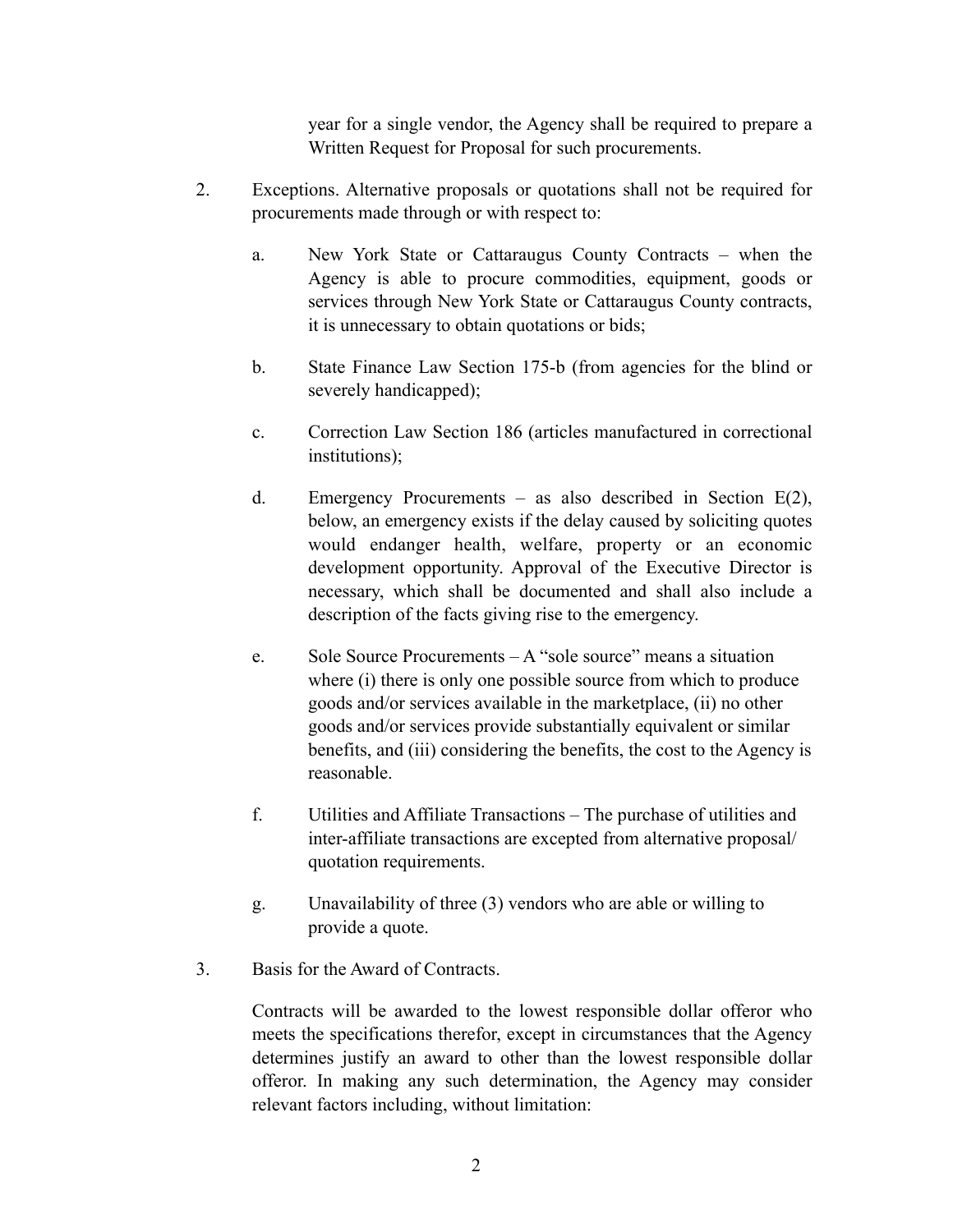- a. Delivery requirements
- b. Quality requirements
- c. Quantity requirements
- d. Past vendor performance and/or experience
- e. The unavailability of three or more vendors who are able or willing to quote on a procurement.
- f. It may be in the best interests of the Agency to consider only one vendor who has previous expertise with respect to a particular
- g. Any procurement excepted from the alternative proposal/quotation requirements as set forth in subdivision 2 of this Section B, and the procurement of professional services in Section F of this Policy.
- 4. Documentation.
	- a. A record of all solicitations for alternative proposals or quotations, the response (if applicable), and any determinations pursuant thereto shall be maintained in the procurement file.
	- b. For each procurement by the Agency the Executive Director of the Agency or authorized designee shall set forth in writing the category of procurement that is being made and what method of procurement is specified.
	- c. Whenever an award is made to other than the lowest responsible dollar offeror the reasons for doing so shall be set forth in writing and maintained in the procurement file.
	- d. Whenever the specified number of quotations cannot or will not be secured, the reasons for this shall be indicated in writing and maintained in the procurement file.

### **C. Preferred Source Procurement**

In accordance with Section 162(4) of State Finance Law, the Agency seeks to purchase goods and services from veterans, not-for-profit organizations that serve and employ people who are blind and severely handicapped, and from correctional industry programs if they meet the Agency's needs.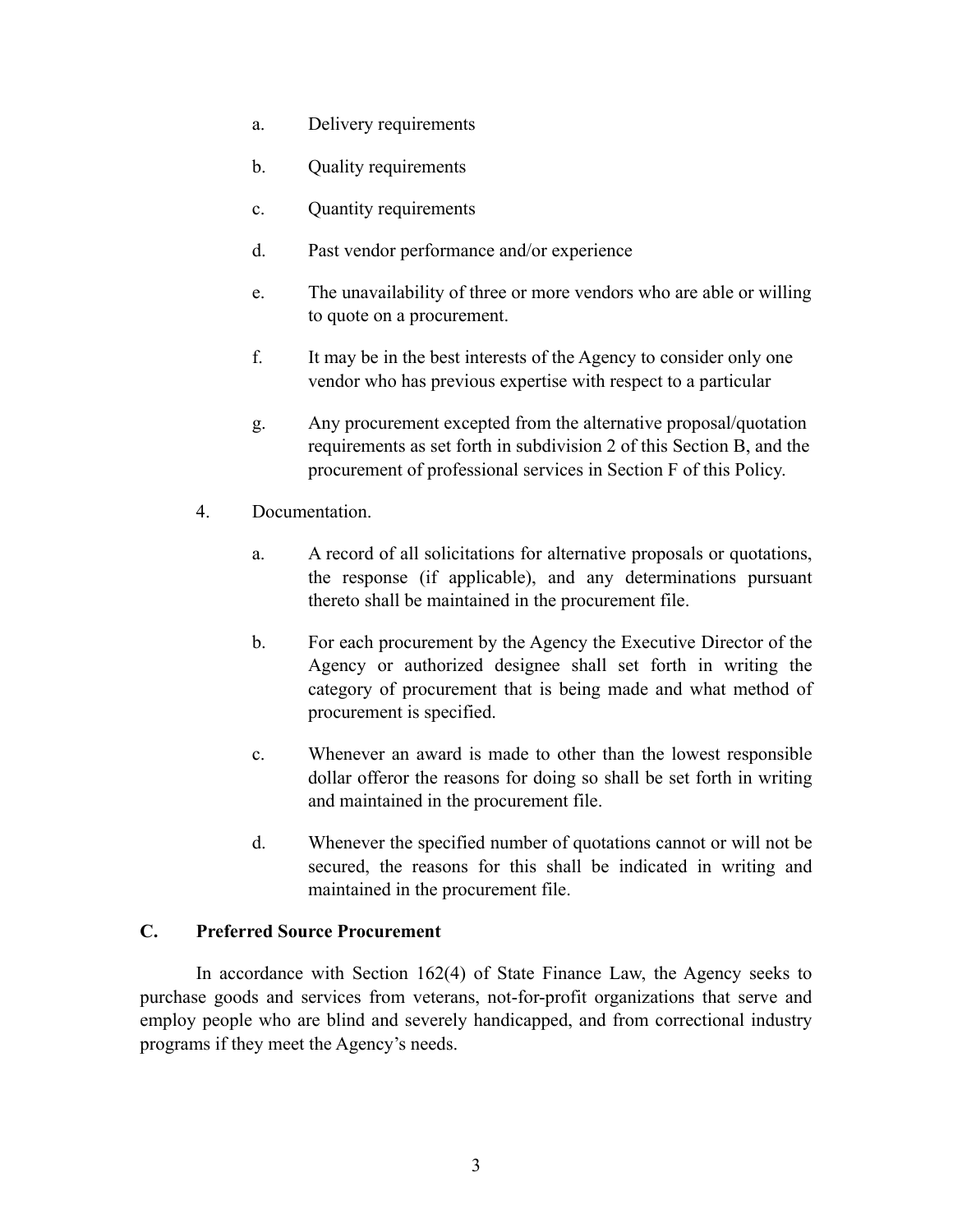#### **D. Effect on Other Procurement Requirements.**

Where the procurement of a specific good or service is to be accomplished using funds other than the funds of the Agency and such funding sources specify different or more restrictive procurement requirements than are provided for in this Policy, the procurement requirements of the funding source will supersede the requirements of this Policy. Toward this end, the Agency will follow the procurement standards as set forth in 2 CFR Part 200 for any procurements utilizing federal funds unless otherwise superseded by the specific federal award agreement.

### E. **Circumstances where Solicitations of Alternative Proposals and Quotations not in the Best Interest of the Agency**.

Pursuant to Section  $104-b(2)(g)$  of the New York General Municipal Law, this Policy may contain circumstances when, or types of procurements for which, in the sole discretion of the members of the Agency, the solicitation of alternative proposals or quotations will not be in the best interest of the Agency. In the following circumstances, it may not be in the best interests of the Agency to solicit quotations or document the basis for not accepting the lowest bid:

**1. Professional Services.** Professional services are services requiring special or technical skill, licensing, training or expertise. The individual, company or firm must be chosen based on accountability, reliability, responsibility, skill, conflict of interests, reputation, education and training, judgement, integrity, continuity of service and moral worth. Furthermore, certain professional services to be provided to the Agency, e.g., legal and accounting services, impact liability issues of the Agency and its members, including securities liability in circumstances where the Agency is issuing bonds. These qualifications and the concerns of the Agency regarding its liability and the liability of its members are not necessarily found or addressed in the individual, company or firm that offers the lowest price and the nature of these services are such that they do not readily lend themselves to competitive procurement procedures.

In determining whether a service fits into this category, the Agency shall take into consideration the following guidelines: (a) whether the services are subject to state licensing or testing requirements; (b) whether substantial formal education or training is a necessary prerequisite to the performance of the services; and (c) whether the services require a personal relationship between the individual and the members of the Agency. Professional or technical services shall include but not be limited to the following: services of an attorney (including bond counsel); services of a physician; technical services of an engineer or architect engaged to prepare plans, maps and estimates; securing insurance coverage and/or services of an insurance broker; services of a certified